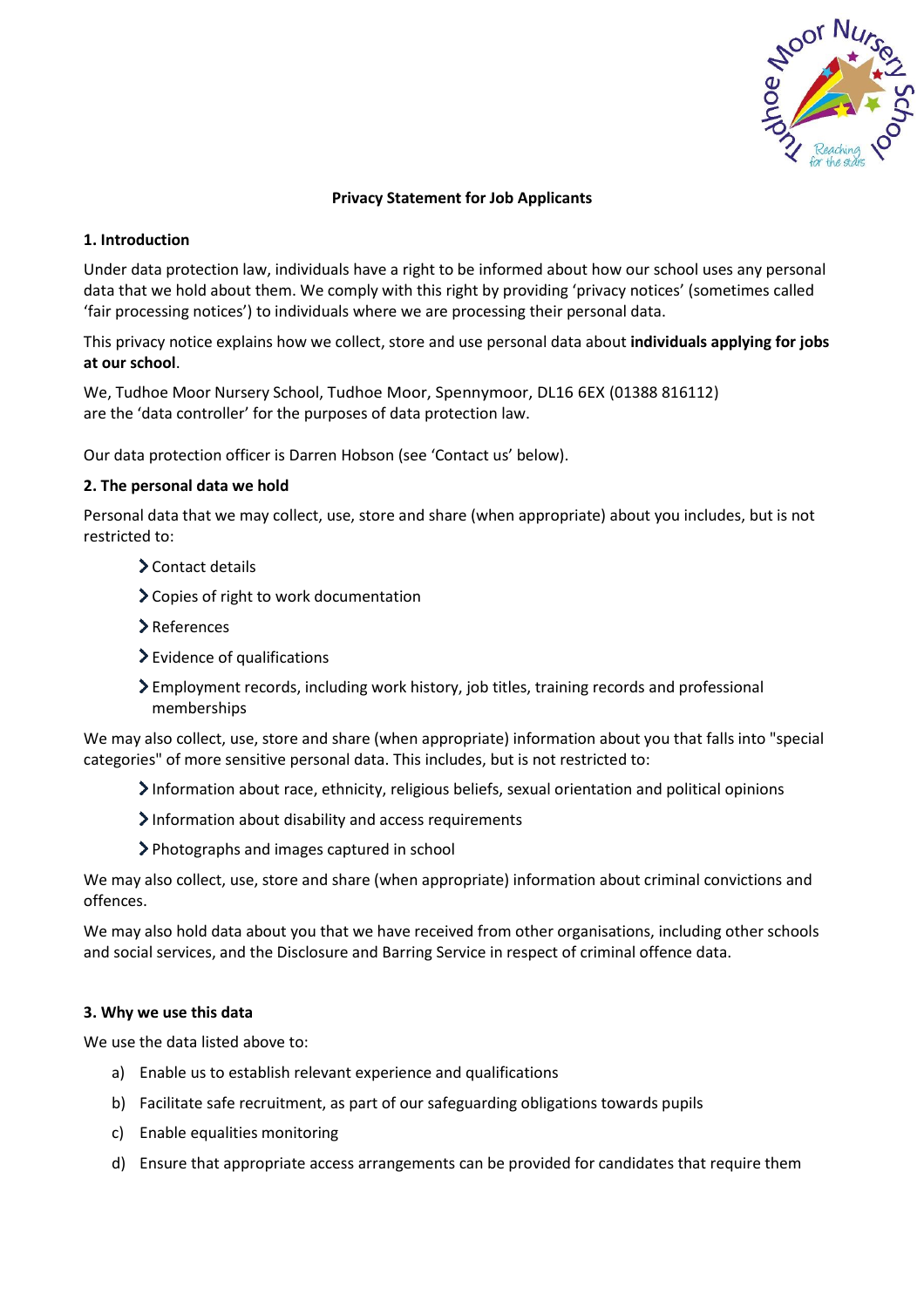# **3.1 Use of your personal data for marketing purposes**

Where you have given us consent to do so, we may send you marketing information by email or text promoting school events, campaigns, charitable causes or services that may be of interest to you.

You can withdraw consent or 'opt out' of receiving these emails and/or texts at any time by clicking on the 'Unsubscribe' link at the bottom of any such communication, or by contacting us (see 'Contact us' below).

# **3.2 Use of your personal data in automated decision making and profiling**

We do not currently process any personal data through automated decision making or profiling. If this changes in the future, we will amend any relevant privacy notices in order to explain the processing to you, including your right to object to it.

## **4. Our lawful basis for using this data**

Our lawful bases for processing your personal data for the purposes listed in section 3 above are as follows:

For the purposes of 3a, 3b, 3c and 3d above, in accordance with the 'public task' basis – we need to process data to fulfil some of our statutory functions as a school.

Where you have provided us with consent to use your data, you may withdraw this consent at any time. We will make this clear when requesting your consent, and explain how you would go about withdrawing consent if you wish to do so.

# **4.1 Our basis for using special category data**

For 'special category' data, we only collect and use it when we have both a lawful basis, as set out above, and one of the following conditions for processing as set out in data protection law:

- $\blacktriangleright$  We have obtained your explicit consent to use your personal data in a certain way
- We need to perform or exercise an obligation or right in relation to employment, social security or social protection law
- We need to protect an individual's vital interests (i.e. protect your life or someone else's life), in situations where you're physically or legally incapable of giving consent
- The data concerned has already been made manifestly public by you
- We need to process it for the establishment, exercise or defence of legal claims
- We need to process it for reasons of substantial public interest as defined in legislation
- $\triangleright$  We need to process it for health or social care purposes, and the processing is done by, or under the direction of, a health or social work professional or by any other person obliged to confidentiality under law
- We need to process it for public health reasons, and the processing is done by, or under the direction of, a health professional or by any other person obliged to confidentiality under law
- We need to process it for archiving purposes, scientific or historical research purposes, or for statistical purposes, and the processing is in the public interest

For criminal offence data, we will only collect and use it when we have both a lawful basis, as set out above, and a condition for processing as set out in data protection law. Conditions include:

- We need to perform or exercise an obligation or right in relation to employment, social security or social protection law
- We have obtained your consent to use it in a specific way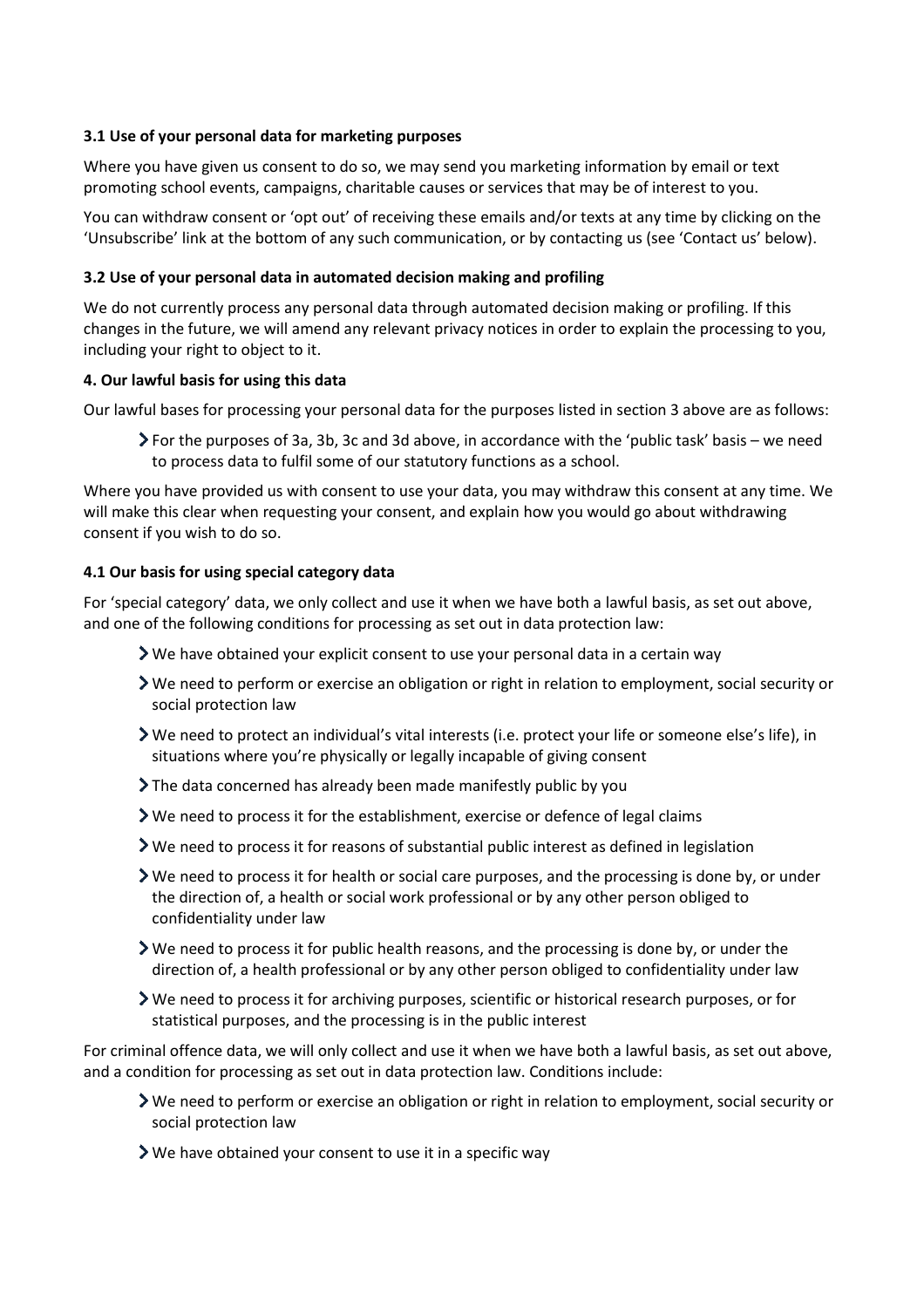- We need to protect an individual's vital interests (i.e. protect your life or someone else's life), in situations where you're physically or legally incapable of giving consent
- The data concerned has already been made manifestly public by you
- We need to process it for, or in connection with, legal proceedings, to obtain legal advice, or for the establishment, exercise or defence of legal rights
- $\triangleright$  We need to process it for reasons of substantial public interest as defined in legislation

## **5. Collecting this data**

While the majority of information we collect about you is mandatory, there is some information that can be provided voluntarily.

Whenever we seek to collect information from you, we make it clear whether you must provide this information (and if so, what the possible consequences are of not complying), or whether you have a choice.

Most of the data we hold about you will come from you, but we may also hold data about you from:

- >Local authorities
- Government departments or agencies
- Police forces, courts, tribunals

## **6. How we store this data**

We keep personal information about you during the application process. We may also keep it beyond this if this is necessary. Our Record Keeping and Retention Policy sets out how long we keep information about visitors. The policy is available on the school website and also by request from the school office or Data Protection Officer.

We have put in place appropriate security measures to prevent your personal information from being accidentally lost, used or accessed in an unauthorised way, altered or disclosed.

We will dispose of your personal data securely when we no longer need it.

## **7. Who we share data with**

We do not share information about you with any third party without consent unless the law and our policies allow us to do so.

Where it is legally required, or necessary (and it complies with data protection law), we may share personal information about you with:

- $\geq$  Our local authority to meet our legal obligations to share certain information with it, such as safeguarding concerns
- $\geq$  Suppliers and service providers to enable them to provide the service we have contracted them for, such as HR and recruitment support
- Professional advisers and consultants
- > Employment and recruitment agencies

## **7.1 Transferring data internationally**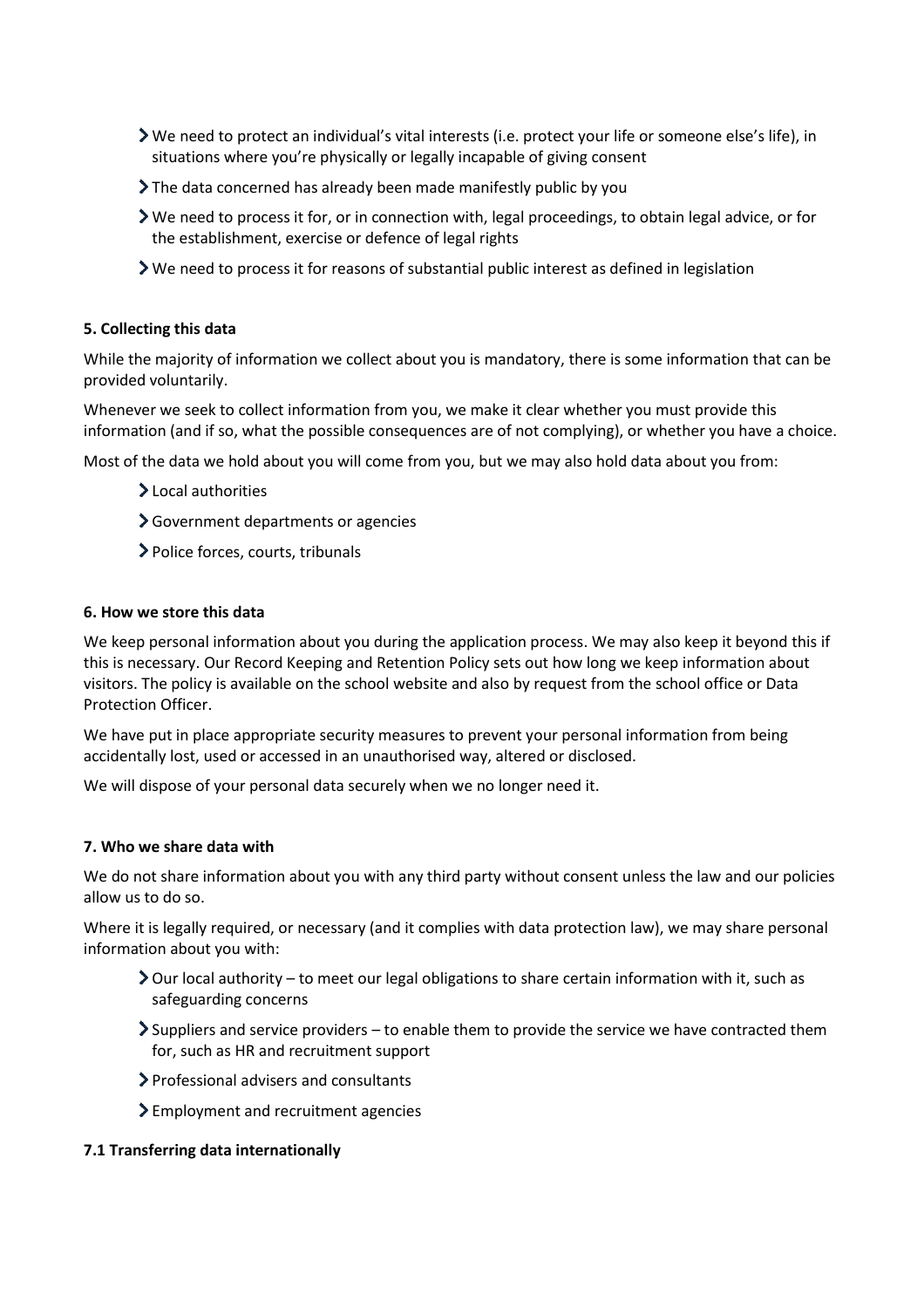We may share personal information about you with international third parties outside of the European Economic Area, where different data protection legislation applies.

Where we transfer your personal data to a country or territory outside the European Economic Area, we will do so in accordance with data protection law.

In cases where we have to set up safeguarding arrangements to complete this transfer, you can get a copy of these arrangements by contacting us.

### **8. Your rights**

#### **8.1 How to access personal information that we hold about you**

You have a right to make a 'subject access request' to gain access to personal information that we hold about you.

If you make a subject access request, and if we do hold information about you, we will (subject to any exemptions that may apply):

- $\blacktriangleright$  Give you a description of it
- Tell you why we are holding and processing it, and how long we will keep it for
- Explain where we got it from, if not from you
- Tell you who it has been, or will be, shared with
- $\geq$  Let you know whether any automated decision-making is being applied to the data, and any consequences of this
- $\sum$  Give you a copy of the information in an intelligible form

You may also have the right for your personal information to be transmitted electronically to another organisation in certain circumstances.

If you would like to make a request, please contact us (see 'Contact us' below).

## **8.2 Your other rights regarding your data**

Under data protection law, you have certain rights regarding how your personal data is used and kept safe. For example, you have the right to:

- Object to our use of your personal data
- Prevent your data being used to send direct marketing
- Object to and challenge the use of your personal data for decisions being taken by automated means (by a computer or machine, rather than by a person)
- In certain circumstances, have inaccurate personal data corrected
- In certain circumstances, have the personal data we hold about you deleted or destroyed, or restrict its processing
- $\sum$  In certain circumstances, be notified of a data breach
- Make a complaint to the Information Commissioner's Office
- Claim compensation for damages caused by a breach of the data protection regulations

To exercise any of these rights, please contact us (see 'Contact us' below).